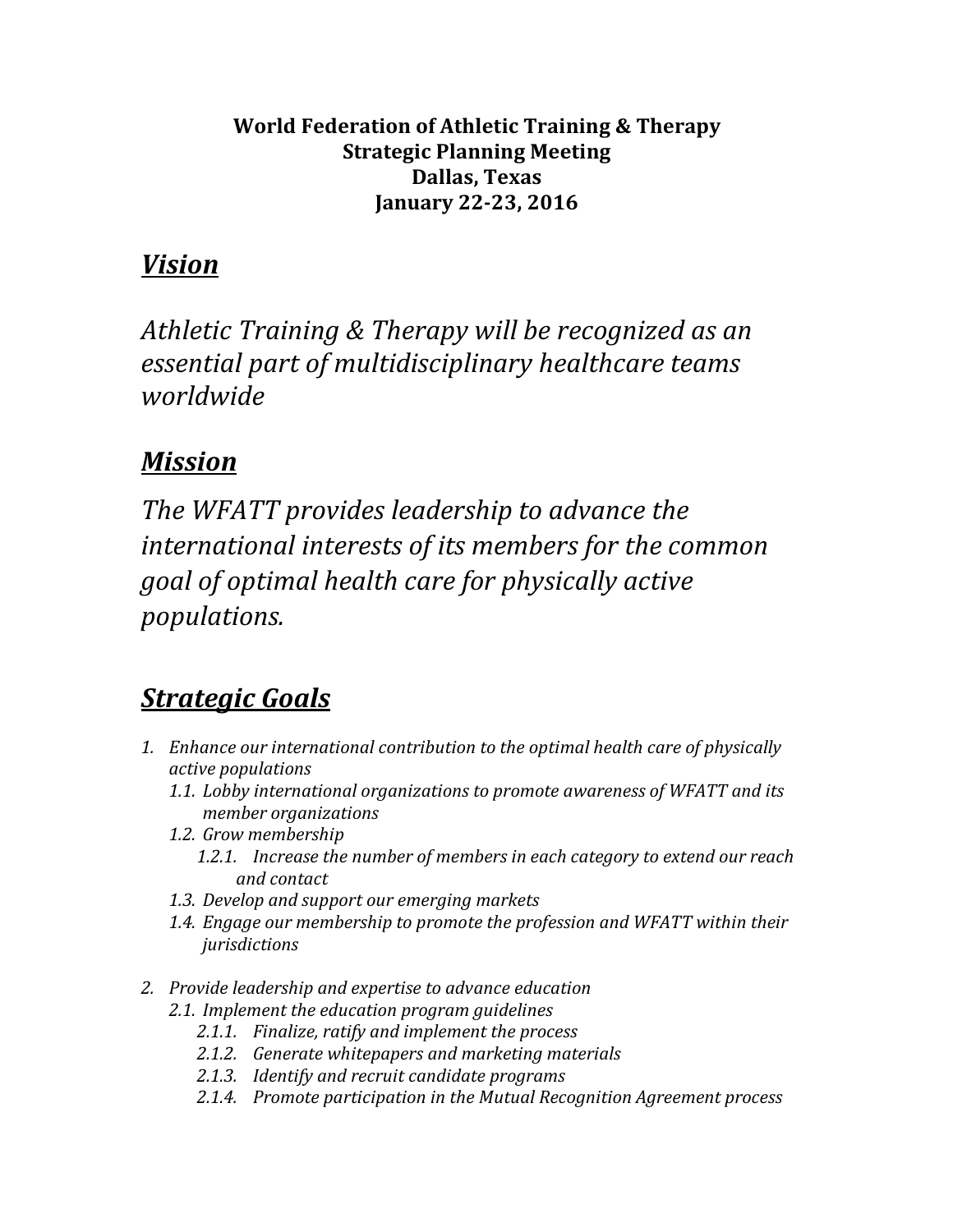- 2.2. Continue to offer a World Congress
	- 2.2.1. Create a World Congress committee
	- 2.2.2. Participate in the creation of the theme and content for the congress
	- 2.2.3. Assist with networking regarding speakers
	- 2.2.4. Investigate financial partners and affiliates to enhance revenue *generation*
	- 2.2.5. *Engage the media to deliver the theme of the congress, and to promote WFATT and the host organization*
- 2.3. *Establish effective use of electronic and social media to exchange information among members*
- 2.4. Facilitate collaboration and dissemination of research
- 2.5. Facilitate faculty and student exchange programs
- 3. Develop a representative governance structure that engages our members
	- *3.1. Conduct a Bylaws review*
	- 3.2. Assess membership categories as they relate to voting privileges
	- *3.3. Conduct a needs analysis and appropriately revise organizational structure and tasks*
	- *3.4. Explore leadership development programs*
- *4. Develop a sustainable funding model*
	- *4.1. Review and make appropriate changes to membership categories and fees*
	- *4.2. Grow membership to increase the revenue base*
	- *4.3. Investigate and pursue external funding*
	- 4.4. Generate clear procedures for financial management and reporting
- *5. Develop the values and principles representative of the WFATT* 5.1. *Share knowledge and culture with respect for each country*